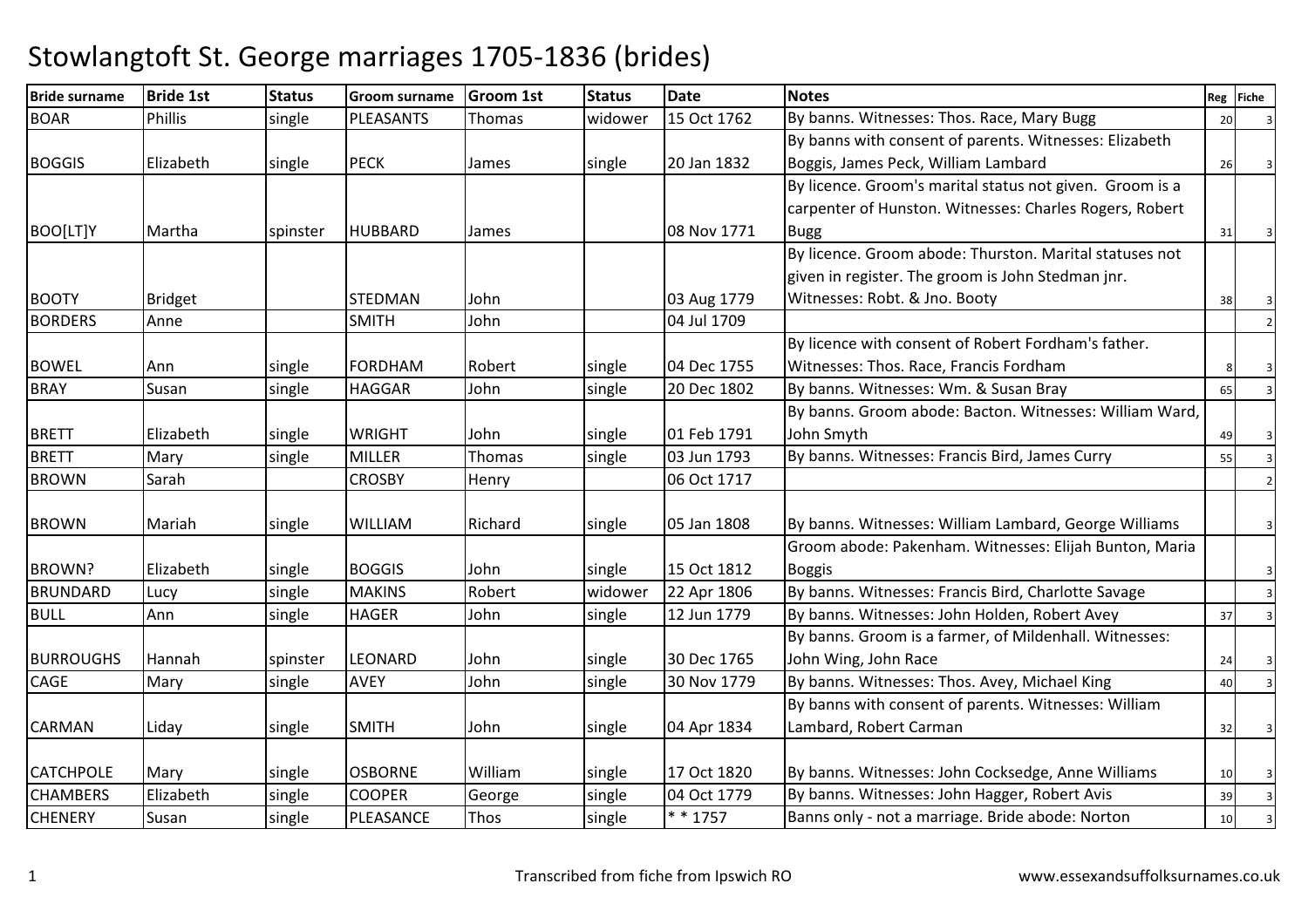| <b>Bride surname</b> | <b>Bride 1st</b> | <b>Status</b> | <b>Groom surname</b> | <b>Groom 1st</b> | <b>Status</b> | <b>Date</b> | <b>Notes</b>                                                                                                               |    | Reg Fiche |
|----------------------|------------------|---------------|----------------------|------------------|---------------|-------------|----------------------------------------------------------------------------------------------------------------------------|----|-----------|
|                      |                  |               |                      |                  |               |             | By licence. Groom abode: Finningham, Suffolk. Witnesses:                                                                   |    |           |
| <b>CHINERY</b>       | Elizabeth        | single        | <b>MATHEW</b>        | Jeremiah         | single        | 12 Nov 1801 | John Stedman jnr., Frances Chinery                                                                                         | 61 |           |
| <b>CLARK</b>         | <b>Bridgit</b>   |               | <b>POOLY</b>         | James            |               | 09 Oct 1705 |                                                                                                                            |    |           |
| <b>CLARKE</b>        | Sarah            |               | <b>SUMMERS</b>       | Thomas           |               | 08 Dec 1709 |                                                                                                                            |    |           |
| <b>CLARKE</b>        | Mary             | single        | <b>BRAY</b>          | William          | single        | 13 Feb 1795 | By banns. Witnesses: Francis Bird, John Clarke                                                                             | 57 |           |
| <b>COCKSEDG</b>      | <b>Briddget</b>  |               | <b>GARNAM</b>        | Tho.             |               | 25 Nov 1726 | Groom abode: Badel Ashe                                                                                                    |    |           |
| <b>COCKSEDGE</b>     | Anne             | single        | <b>MAKINS</b>        | Henry            | widower       | 25 May 1799 | By banns. Witnesses: Francis Bird, William Reeve                                                                           | 59 |           |
| <b>COCKSEDGE</b>     | Sarah            | single        | <b>BRAY</b>          | Thomas           | single        | 24 Aug 1819 | By banns. Witnesses: John Clarke, Mary Ann Bray                                                                            | 6  |           |
| <b>COCKSEDGE</b>     | Harriet          |               | <b>MAJOR</b>         | William          | single        | 08 Apr 1821 | By banns. Groom above: Livermere Parva. Bride's marital<br>status not given. Witnesses: Sophia & Henry Turner              | 14 |           |
| <b>COCKSEDGE</b>     | Frances          | single        | <b>DEATH</b>         | Thomas           | single        | 25 Oct 1825 | By banns. Witnesses: Wm. Major, Mar* Death, William<br>Lambard                                                             | 18 |           |
| <b>COCKSEDGE</b>     | Judith           | single        | PULHAM               | George           | single        | 12 Aug 1831 | By banns with consent of parents. Groom abode: St. James,<br>Bury St. Edmunds. Witnesses: Harriet Goss, William<br>Lambard | 25 |           |
| <b>COE</b>           | Sarah            | single        | <b>CUTMORE</b>       | George           | single        | 09 Aug 1802 | By banns. Witnesses: Ths. Leggatt, Francis Bird                                                                            | 63 |           |
|                      |                  |               |                      |                  |               |             | By banns. Witnesses: Wm. Ward, Elizabeth Johnson,                                                                          |    |           |
| <b>COLE</b>          | l Ann            | single        | <b>NEWELL</b>        | <b>IEd</b>       | single        | 25 Feb 1788 | <b>Francis Bird</b>                                                                                                        | 45 |           |
| <b>COOPER</b>        | Easter           | spinster      | <b>TUCK</b>          | Thomas           | single        | 23 Nov 1767 | By banns. Witnesses: John Cutting, Robert Avy                                                                              | 27 |           |
| <b>CRACKE</b>        | Mary             | single        | <b>RACE</b>          | Thos             | widower       | 15 Oct 1761 | By banns. Witnesses: Robert & Mary Bugg                                                                                    | 18 |           |
|                      |                  |               |                      |                  |               |             | By licence. Marital statuses not given in the register.<br>Groom abode: Pakenham. Witnesses: Robt. Craske, John            |    |           |
| <b>CRASKE</b>        | Elizabeth        |               | <b>COCKERELL</b>     | John             |               | 23 Oct 1798 | Peasen?                                                                                                                    | 57 |           |
| <b>CRICK</b>         | Ann              | single        | LAMBIRD              | William          | single        | 26 Nov 1792 | By banns. Witnesses: Francis Bird, John Heyhoe                                                                             | 51 |           |
| <b>CUTTEN</b>        | Mary             | spinster      | <b>WORLER</b>        | Robert           | single        | 03 Sep 1770 | By banns. Groom is a labourer of Ixworth. Witnesses:<br>Robert Bugg, Rober Hoy?                                            | 30 |           |
| <b>CUTTEN</b>        | Mary             | single        | SAVAGE               | Edward           | single        | 01 Nov 1808 | By banns. Witnesses: William Cutten, Mary Ann Lambard,<br><b>William Lambard</b>                                           |    | 3         |
| <b>DIGENS</b>        | Sarah            | single        | <b>COCKSEDGE</b>     | John             | single        | 27 Dec 1808 | Bride abode: Diss, Norfolk. Witnesses: Sarah Stebings,<br>William Lambard                                                  |    |           |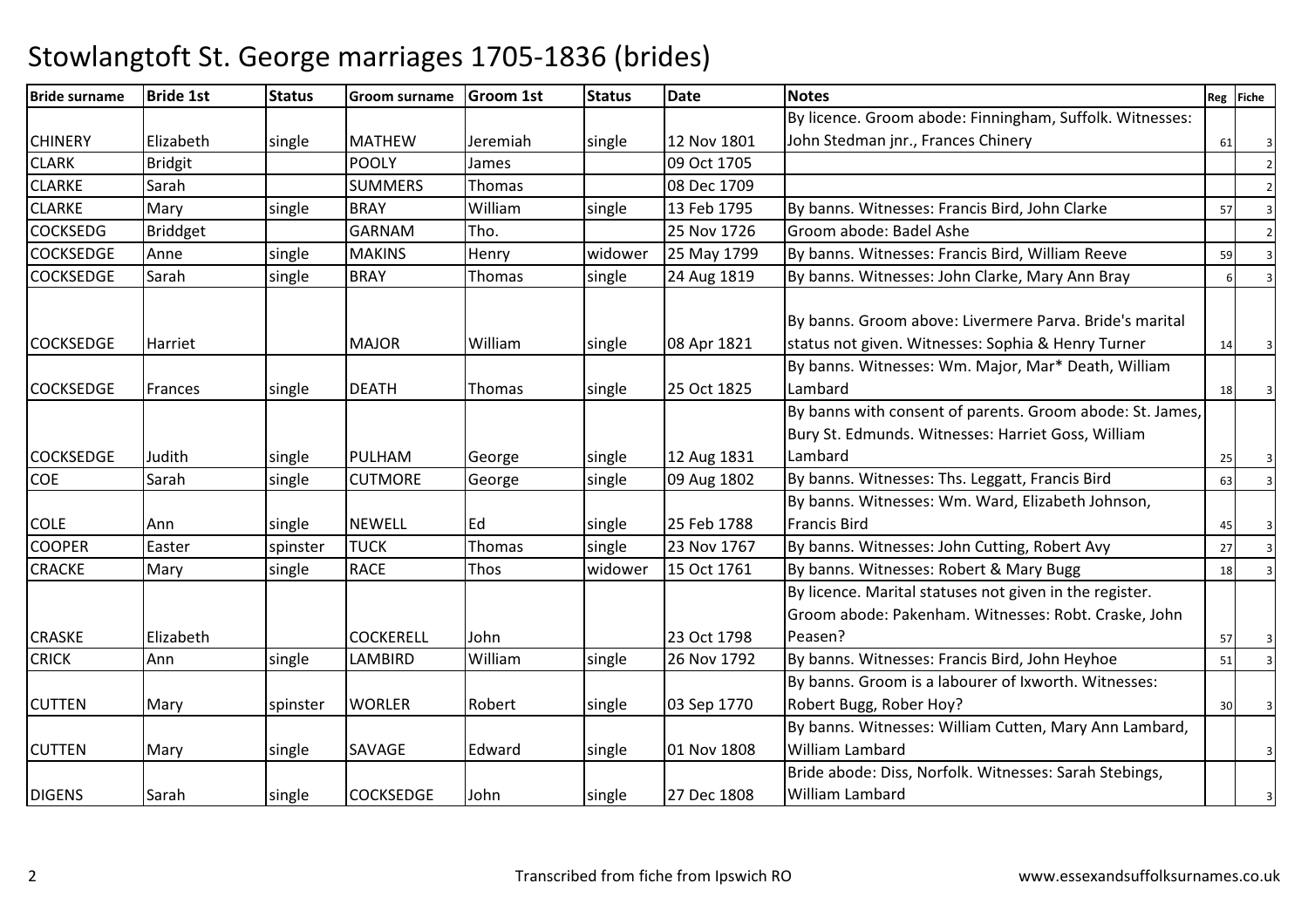| <b>Bride surname</b> | <b>Bride 1st</b> | <b>Status</b> | Groom surname    | <b>Groom 1st</b> | <b>Status</b> | <b>Date</b>    | <b>Notes</b>                                             |    | Reg Fiche |
|----------------------|------------------|---------------|------------------|------------------|---------------|----------------|----------------------------------------------------------|----|-----------|
|                      |                  |               |                  |                  |               |                | By banns. Groom abode: Hedington. Witnesses: Reuben      |    |           |
| <b>DOWSE</b>         | Mary             | single        | <b>BOWER</b>     | Abraham          | single        | 13 May 1799    | Brett, Francis Bird                                      | 58 |           |
| <b>EDWARDS</b>       | Mary             | widow         | <b>COPSY</b>     | John             | widower       | 05 Jun 1759    | By banns. Witnesses: Thos. Race, Robert Bugg             | 14 |           |
|                      |                  |               |                  |                  |               |                | By banns. Groom abode: Norton, Suffolk. Witnesses: Mary  |    |           |
| <b>FIRMAN</b>        | Phoebe           | single        | <b>BLOMFIELD</b> | John             | single        | 13 Oct 1809    | Ann & William Lambard                                    |    | 3         |
| <b>FORSMAN</b>       | Elizabeth        | single        | <b>GARNHAM</b>   | John             | widower       | 12 Apr 1748    | Groom abode: Pakenham                                    |    |           |
|                      |                  |               |                  |                  |               |                | By banns. Groom abode: Thurston. Witnesses: Thos. Race,  |    |           |
| <b>FROST</b>         | Sarah            | single        | <b>BAKER</b>     | William          | single        | 10 Oct 1759    | Willm. Cutting                                           | 15 |           |
| <b>FULCHER</b>       | Elizabeth        | spinster      | <b>LUMMAS</b>    | Richard          | widower       | 21 Jul 1766    | By banns. Witnesss: William Turner, John Goold           | 25 |           |
| <b>FULCHER</b>       | Elizabeth        | single        | LAMBARD          | Henry            | single        | 30 Apr 1819    | By banns. Witnesses: William & Sophia Lambard            |    |           |
| <b>FULSHER</b>       | Mary             |               | <b>BUGG</b>      | Robert           |               | 08 Dec 1746    | By banns                                                 |    |           |
|                      |                  |               |                  |                  |               |                | By banns. Bride abode: St. James, Bury St. Edmunds.      |    |           |
| <b>GALE</b>          | Elizabeth        | single        | <b>TUCK</b>      | James            | single        | 16 Dec 1805    | Witnesses: William Lambard, *n Lambert                   |    |           |
|                      |                  |               |                  |                  |               |                | By banns with consent of parents. Witnesses: Harroat     |    |           |
| <b>GANT</b>          | Mary             | single        | <b>TUCK</b>      | William          | single        | 20 Jun 1831    | Gant, George Tuck                                        | 23 |           |
|                      |                  |               |                  |                  |               |                |                                                          |    |           |
|                      |                  |               |                  |                  |               |                | By banns. Bride's marital status not given. Groom abode: |    |           |
| <b>GANT</b>          | Harriet          |               | <b>FEAKES</b>    | Robert           | single        | 20 Aug 1835    | Norton. Witnesses: Frederick Gant, Ann Bennett           | 34 |           |
| <b>GATES</b>         | Susanna          |               | WALLER           | James            |               | 25 Jan 1739/40 |                                                          |    |           |
|                      |                  |               |                  |                  |               |                | By banns. Groom abode: Bacton, Suffolk. Witnesses: Judth |    |           |
| <b>GIRKIN</b>        | Kezia            | single        | <b>SMITH</b>     | Samuel           | single        | 26 Jun 1821    | Girton, John Smith.                                      | 11 |           |
|                      |                  |               |                  |                  |               |                | By banns. Groom abode: St. James, Bury St. Edmunds.      |    |           |
| <b>GIRTON</b>        | Sophia           | single        | <b>OFFORD</b>    | Thomas           | single        | 21 Nov 1821    | Witnesses: Judith & George Girton                        | 13 |           |
|                      |                  |               |                  |                  |               |                | By banns. Groom abode: Ixworth. Witnesses: Charlotte     |    |           |
| GOSS                 | Harriet          | single        | <b>HULL</b>      | Robert           | single        | 14 Feb 1832    | Knights, Robert Goss.                                    | 27 |           |
|                      |                  |               |                  |                  |               |                | By banns. Witnesses: William & Susanna Gurken, Mary      |    |           |
| <b>GURKEN</b>        | Mary             | single        | <b>SMITH</b>     | John             | single        | 12 Oct 1808    | Smith                                                    |    |           |
|                      |                  |               |                  |                  |               |                |                                                          |    |           |
| <b>GURKEN</b>        | Susan            | single        | <b>BARFIELD</b>  | Henry            | single        | 21 Oct 1809    | By banns. Witnesses: William Gurken, Susanah Barfield    |    |           |
|                      |                  |               |                  |                  |               |                | By banns. Groom's marital status not given in register.  |    |           |
|                      |                  |               |                  |                  |               |                | Groom abode: Culford, Suffolk. Witnesses: John Haggar,   |    |           |
| <b>HAGGAR</b>        | Mary             | single        | LEWIS            | John             |               | 26 Jun 1804    | Sarah [BW]ells                                           | 67 |           |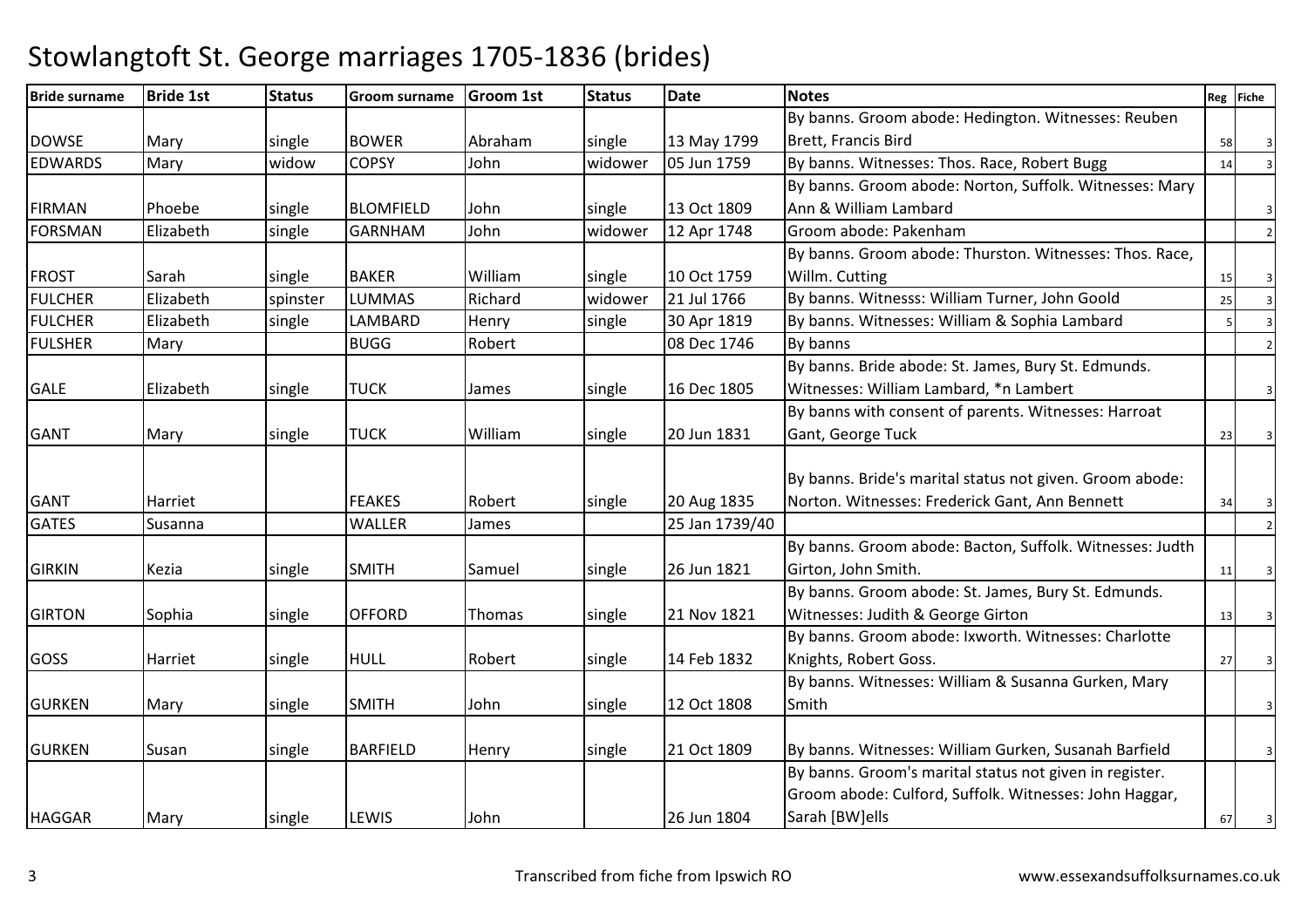| <b>Bride surname</b> | <b>Bride 1st</b> | <b>Status</b> | <b>Groom surname</b> | <b>Groom 1st</b>     | <b>Status</b> | <b>Date</b>   | <b>Notes</b>                                                 |    | Reg Fiche |
|----------------------|------------------|---------------|----------------------|----------------------|---------------|---------------|--------------------------------------------------------------|----|-----------|
| <b>HAILSTONE</b>     | Ann              |               | <b>AVE</b>           | Robert               |               | 24 Jun 1742   |                                                              |    |           |
| <b>HALLS</b>         | Mary             | widow         | <b>PACOCK</b>        | Rich.                | single        | 15 May 1729   | Groom abode: Carton                                          |    |           |
| <b>HARVEY</b>        | Eliz.            |               | <b>HEINER</b>        | Rob                  |               | 10 Jun 1733   |                                                              |    |           |
|                      |                  |               |                      | William              |               |               | By banns with consent of parents. Bride abode: Bardwell.     |    |           |
| <b>HARVEY</b>        | Elizabeth        | single        | <b>GALE</b>          | <b>Robert Lenard</b> | widower       | 11 Jan 1836   | Witnesses: Jonathan & Martha Tuck                            | 36 |           |
| <b>HAYWARD</b>       | Mary             |               | <b>HAYWARD</b>       | Rob.                 |               | 03 Jan 1733/4 |                                                              |    |           |
|                      |                  |               |                      |                      |               |               | By banns with consent of parents. Witnesses: William         |    |           |
| <b>HEARN</b>         | Mary Jane        | single        | <b>WHETSTONE</b>     | William              | single        | 07 Jan 1817   | Whetstone, Anne Williams                                     |    |           |
|                      |                  |               | <b>BUCKSTONE</b>     |                      |               | 20 Jan 1755   |                                                              |    |           |
| <b>HIGH</b>          | Mary             | single        |                      | Edmund               | single        |               | By banns. Witnesses: William Hubard, Edmund Manning          |    |           |
| <b>HINARD</b>        | Mary             | single        | LOVELESS             | Richard              | widower       | 29 May 1759   | By banns. Witnesses: Thos. Race, Francis Fordham             | 13 |           |
|                      |                  |               |                      |                      |               |               | By banns. Marital statuses not given in register. Witnesses: |    |           |
| <b>HINARD</b>        | Sarah            |               | <b>PRICK</b>         | <b>Francis</b>       |               | 24 Oct 1762   | Robert Bugg, Thomas Race                                     | 19 |           |
| <b>HINNARD</b>       | Lydda            | single        | <b>BREET</b>         | Ruben                | single        | 27 Jun 1765   | By banns. Witnesses: Francis Prick, Thos. Race               | 23 |           |
| <b>HOLMES</b>        | Anne             | single        | <b>GAME</b>          | Thomas               | single        | 12 Oct 1819   | By banns. Witnesses: Joseph Bond, William Lambird            |    |           |
| HOW                  | Mary             |               | <b>GARNHAM</b>       | Joh.                 |               | 14 Oct 1725   | Groom abode: Pakenham                                        |    |           |
| <b>HOW</b>           | [J_]eney         |               | <b>TURNER</b>        | Tho.                 |               | 06 Nov 1726   |                                                              |    |           |
| <b>HOW</b>           | Mary             | widow         | <b>MANNING</b>       | Peter                | widower       | 25 May 1727   | Groom abode: Risly                                           |    |           |
| <b>HUNT</b>          | Ann              | single        | <b>COPSY</b>         | John                 | widower       | 08 Oct 1754   | By banns. Witnesses: Francs. Lungley, Jas. Read              |    |           |
| <b>JACKSON</b>       | Sarah            | single        | <b>NOBLE</b>         | William              | widower       | 06 May 1716   |                                                              |    |           |
|                      |                  |               |                      |                      |               |               | By licence. The groom is Jeremiah Mathew jnr. Witnesses:     |    |           |
| <b>JOHNSON</b>       | Elizabeth        | single        | <b>MATHEW</b>        | Jeremiah             | widower       | 16 Apr 1793   | John Gostling, Jno. Stedman                                  | 53 |           |
| <b>JORDAN</b>        | Mary             | widow         | <b>BOWLE</b>         | Thomas               | widower       | 28 Sep 1719   | Both of Pakenham                                             |    |           |
|                      |                  |               |                      |                      |               |               | By banns. Bride's marital status not given. Witnesses:       |    |           |
| <b>KID</b>           | Elisabeth        |               | <b>KNIGHTS</b>       | Thomas               | single        | 17 Apr 1764   | Robert Bugg, Mary Race                                       | 22 |           |
| <b>KING</b>          | Susan            | single        | SAVAGE               | Edward               | single        | 11 Apr 1786   | By banns. Witnesses: Ann Cole, Robert Bugg                   | 41 |           |
| <b>KING</b>          | Elizabeth        | single        | <b>GAME</b>          | Henry                | widower       | 27 Sep 1791   | By banns. Witnesses: Francis Bird, Robert Makins             | 50 |           |
|                      |                  |               |                      |                      |               |               | By banns. Groom abode: Barton. Witnesses: Thos. Race,        |    |           |
| <b>KNIGHTS</b>       | Sarah            | single        | <b>BISHOP</b>        | Robert               | single        | 11 Oct 1758   | <b>William Bishop</b>                                        | 12 |           |
| <b>KNIGHTS</b>       | Susanna          | spinster      | <b>PRICE</b>         | David                | single        | 15 Nov 1774   | By banns. Witnesses: Robert Avis, Willm Goldsmith            | 32 |           |
| <b>KNIGHTS</b>       | Elizabeth        | single        | <b>KNIGHTS</b>       | Jonathan             | widower       | 03 Apr 1777   | By banns. Witnesses: David Price, Robert Avy                 | 35 |           |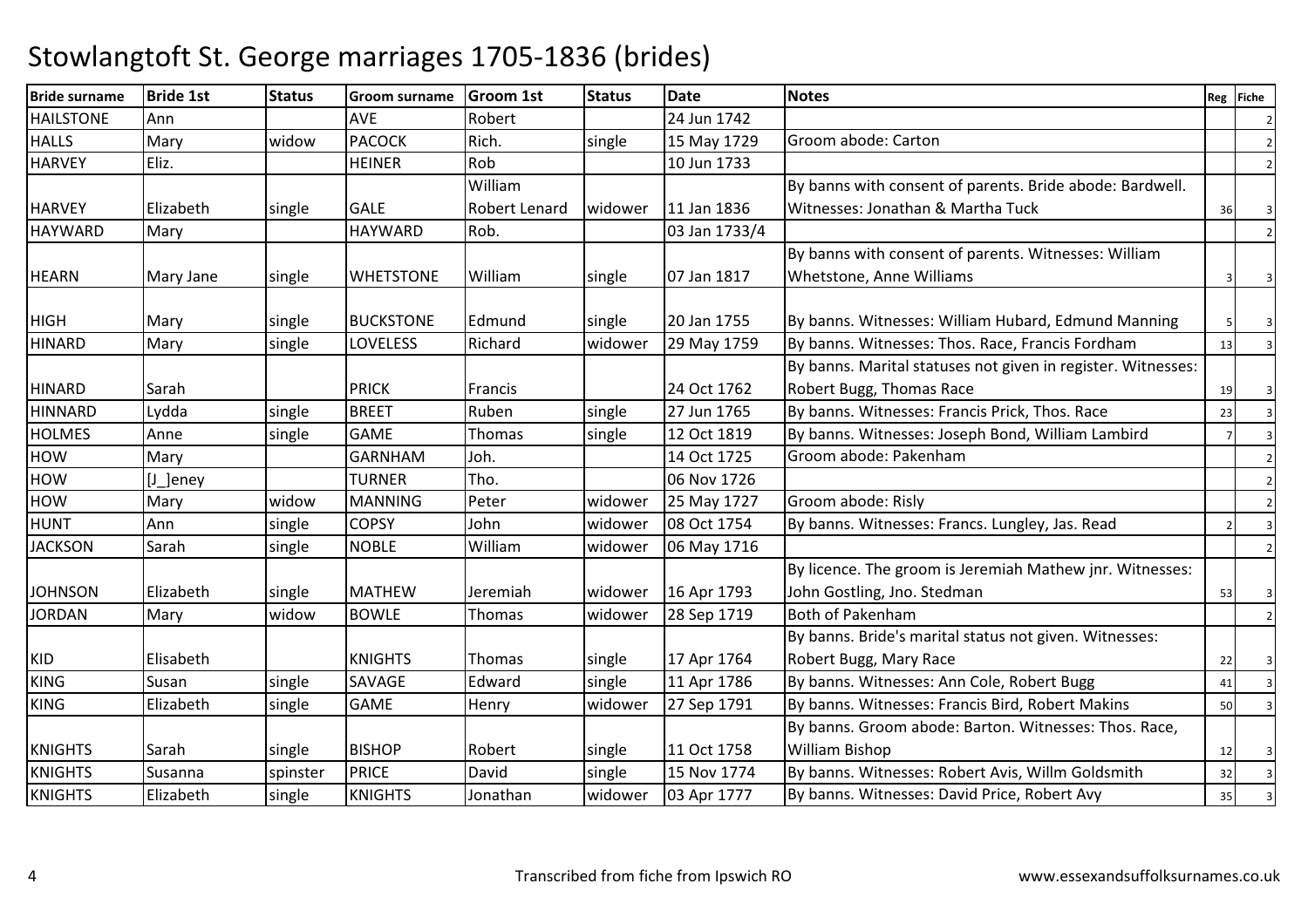#### Bride surname Bride 1st Status Groom surname Groom 1st Status Datee Reg Fiche KNIGHTS Sarah single GOSS Robert single 22 Nov 1802 02 lun 1812 By banns. Groom abode: Pakenham. Witnesses: Robt. Harvey, Mary Pettit $\begin{array}{|c|c|c|c|c|}\n\hline\n\text{I} & 64 & 3 \\
\hline\n\end{array}$ **LAMBARD** D Mary Ann single WARD Abraham Abraham single 02 Jun 1812 By banns. Witnesses: Charles Last, Sarah Bruce<br>Robert single 30 Apr 1819 By banns. Witnesses: William & Sophia Lambar LAMBARD Sarah single PECK Robert single 30 Apr 1819 By banns. Witnesses: William & Sophia Lambard <sup>4</sup> <sup>3</sup> LAMBARD |Hannah |single |BANTICK |George |single |29 Oct 1830 By banns with consent of parents. Groom abode: Stanton All Saints. Witnesses: Maria Bantick, Harriet Gant, James **Tuck K** 21 3 LAMBERT Elizabeth single STIFF George single 18 Mar 1831By banns with consent of parents. Witnesses: Hannah Bantick, Mary Ward, William Lambard $\alpha$  22 3 LANGHAM Mary single COCKRILL Robert single 02 Oct 1823 By licence. Bride abode: Norton. Witnesses: Ann Cockrill, Wm. Langham, Elizabeth & Robert? Jennings, Harriet & T. K. Hall, Wm. Lambard $\alpha$  15 3 LANHAM Mary single WILLIAMS Ambrose single 08 Jun 1813 $\vert$ 08 Jun 1813 | By banns. Witnesses: Jonathan Harrison, William Lambard LAST Mary single EDWARDS John single 23 Jul 1776By banns. Groom abode: Hesset. Witnesses: Jacob Johnson, Robert Avy $\sqrt{34}$  34 3 LEACH Mary single CROWE John single 15 Aug 1768 15 Oct 1754 By licence. Groom abode: Woodestone. Witnesses: Jno. Denton, Margt. Dentonn 28 3 LUNGLEYMary Spinster READ James 3 and 15 Oct 1754 By licence. Witnesses: Francs. Lungley, Thos. Race 3 3 3 MAJOR Marianne spinster GOLDING William bachelor 23 Nov 183208 Sep 1812 By licence with consent of parents. Groom abode: Norton. Witnesses: Susan & Mark Major $\begin{array}{ccc|c} \hline \end{array}$  30 3 MAKENSFrances single MATTHEWS Henry single By banns. Witnesses: Edmund Greenhill, Mary Alton <sup>3</sup> MAKENS Anne Single KERRY Dennis Single 31 Mar 1820 By banns with consent of parents. Witnesses: William Howard, Louisa Makins $\begin{array}{|c|c|c|c|c|c|}\n \hline\n \text{S} & \text{3} & \text{3} \\
 \hline\n \end{array}$ MAKINGS Eliza single WESTON Jonathan Single 09 Sep 1832 24 Jun 1735 By banns with consent of parents. Witnesses: Georg Markell, William Lambard $\alpha$  29 3 MANN Eliz. NOODS Walter 24 Jun 1735 24 Jun 20 Jun 20 Jun 20 Jun 20 Jun 20 Jun 20 Jun 20 Jun 20 Jun 20 Jun 20 Jun 20 Jun 20 Jun 20 Jun 20 Jun 20 Jun 20 Jun 20 Jun 20 Jun 20 Jun 20 Jun 20 Jun 20 Jun 20 Jun 20 Jun 20 Jun 20 Jun MANElizabeth Single GAME George single 27 Mar 1825 By banns. Witnesses: Joseph Game, Sarah Man 17<br>Amy widow LEGGETT John widower 17 Jun 1798 By banns. Witnesses: Francis Bird. Henry Game MARKLEAmy widow<br>Judith single widow LEGGETT JJohn 17 Widower 17 Jun 1798 By banns. Witnesses: Francis Bird, Henry Game 60<br>160 Single GOSTLING John Single 16 Apr 1793 By banns. Witnesses: Jerh. Mathew, Jno. Stedman MATHEWBy banns. Witnesses: Jerh. Mathew, Jno. Stedman MATHEW | Margaret Mary | single | FULLER | Robert | single | 04 Apr 1804 By licence. Groom abode: Bressingham, Norfolk. Witnesses: John & Dinah Garroodd 3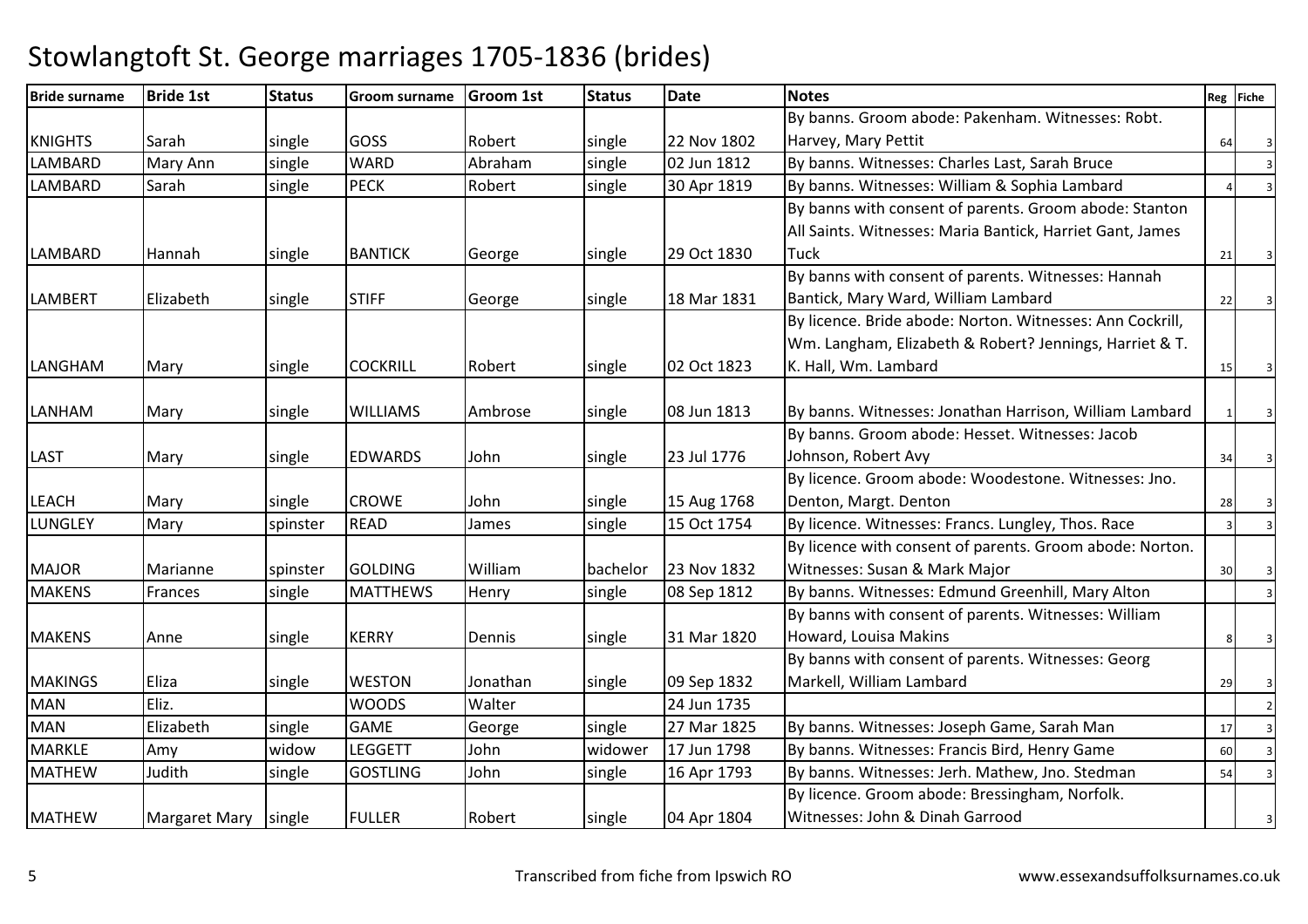| <b>Bride surname</b> | <b>Bride 1st</b> | <b>Status</b> | <b>Groom surname</b> | <b>Groom 1st</b> | <b>Status</b> | <b>Date</b> | <b>Notes</b>                                              |    | Reg Fiche |
|----------------------|------------------|---------------|----------------------|------------------|---------------|-------------|-----------------------------------------------------------|----|-----------|
|                      |                  |               |                      |                  |               |             | By banns. Not clear if marriage is in 1757 or 1758. Banns |    |           |
|                      |                  |               |                      |                  |               |             | says 1757, marriage says 1758. Witnesses: Francis Olle,   |    |           |
| <b>MOOTE</b>         | Mary             | single        | <b>REEVE</b>         | William          | single        | 07 Feb 175  | <b>Thos Race</b>                                          | 11 |           |
|                      |                  |               |                      |                  |               |             | By banns with consent of parents. Groom abode:            |    |           |
|                      |                  |               |                      |                  |               |             | Wretham, Norfolk. Witnesses: John Macro, Elizabeth        |    |           |
| MOTERCELL            | Mary             | single        | <b>PARKER</b>        | Cornelius        | single        | 14 Oct 1820 | Mothercell                                                |    | 3         |
| <b>MULLEY</b>        | Mary             |               | <b>SIMPER</b>        | Richd            |               | 20 Jul 1738 |                                                           |    |           |
|                      |                  |               |                      |                  |               |             | By banns. Groom abode: Langham. Witnesses: George         |    |           |
| <b>NABBARD</b>       | Mary             | single        | <b>STIFF</b>         | Gregory          | single        | 15 Oct 1798 | Nunn, Francis Bird                                        | 56 |           |
| <b>NUN</b>           | Harriet          | single        | SAVAGE               | William          | single        | 25 Dec 1823 | By banns. Witnesses: William Cobb, William Lambard        | 16 |           |
|                      |                  |               |                      |                  |               |             | Bride abode: St. James, Bury St. Edmunds. Witnesses:      |    |           |
| <b>OFFORD</b>        | Susan            |               | <b>GIRKIN</b>        | William          | single        | 13 Oct 1812 | George Offord, Sophia Girton                              |    |           |
|                      |                  |               |                      |                  |               |             |                                                           |    |           |
| <b>OSBORNE</b>       | Mary             | single        | <b>RUSSELLS</b>      | Edward           | single        | 10 May 1836 | By banns. Witnesses: Eliza Catchpole, William Lambard     | 37 |           |
| <b>PECK</b>          | Ann              | single        | <b>TUCK</b>          | George           | single        | 11 Aug 1795 | By banns. Witnesses: James Peck, Francis Bird             | 58 |           |
|                      |                  |               |                      |                  |               |             | By banns. Witnesses: Thomas & Mary Mathew, W. J.          |    |           |
| <b>PETTIT</b>        | Mary             | single        | <b>BULL</b>          | John             | single        | 02 May 1804 | [J ]asborng?                                              |    |           |
|                      |                  |               |                      |                  |               |             |                                                           |    |           |
| <b>PETTIT</b>        | Hannah           | widow         | <b>BULL</b>          | Richard          | single        | 06 Dec 1808 | By banns. Witnesses: Chas. T. Mathew, William Lambard     |    |           |
|                      |                  |               |                      |                  |               |             | By banns. Groom abode: Pakenham. Witnesses: Francis       |    |           |
| PLEASANTS            | Elizabeth        | single        | <b>BRAY</b>          | William          | single        | 19 Dec 1792 | Bird, James Turk                                          | 52 |           |
| <b>PLUMMER</b>       | Sarah            | single        | <b>PECK</b>          | James            | single        | 11 Aug 1807 | By banns. Witnesses: Thomas Bridges, William Lambard      |    |           |
|                      |                  |               |                      |                  |               |             | By banns. Witnesses: William Lambard, Ann Plummer,        |    |           |
| <b>PLUMMER</b>       | Mary             | single        | <b>SMITH</b>         | Benjamin         | single        | 06 Jan 1835 | William Leggit                                            | 33 |           |
|                      |                  |               |                      |                  |               |             | By banns. Witnesses: William Lambard, Henry Plummer,      |    |           |
| PLUMMER              | Ann              | single        | <b>LEGGITT</b>       | William          | single        | 06 Nov 1835 | <b>Susan Simmons</b>                                      | 35 |           |
|                      |                  |               |                      |                  |               |             | By banns. Groom abode: Stanton. Witnesses: Wm. & Mary     |    |           |
| POLLARD              | Sarah            | single        | <b>OTLEY</b>         | Thomas           | single        | 21 Feb 1804 | Pollard                                                   | 66 |           |
| <b>RAMPLEY</b>       | Mary             |               | <b>MEE</b>           | Joseph           |               | 28 Jul 1747 | By banns                                                  |    |           |
| <b>RAMPLY</b>        | Elizabeth        | single        | <b>ROWLINGSON</b>    | Samuel           | single        | 27 Nov 1750 | By banns. Groom abode: Lawshall                           |    |           |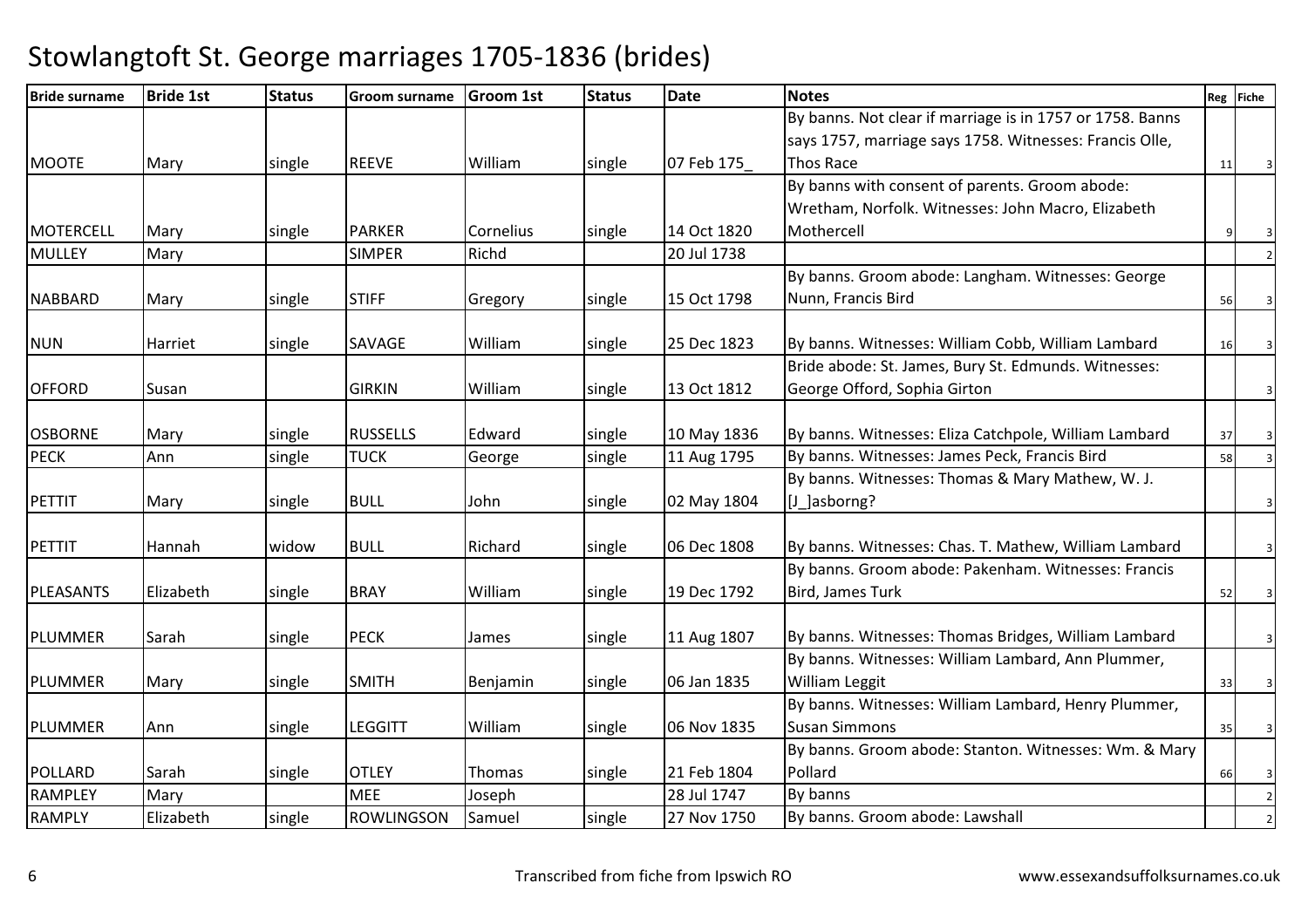#### Bride surname Bride 1st Status Groom surname Groom 1st Status Datee Reg Fiche RANSON |Mary |single |STEDMAN |Charles |single |18 Jun 1802 By licence. Groom is a minor. Witnesses: Jno. Stedman, Wm. Ranson $n \t 62 \t 3$ REEVE Sarah Sarah single MAKINS Robert single 11 Jun 1786 By banns. Groom abode: Walsham le Willows. Witnesses: Richard Stevens, Robert Bugg $\begin{array}{ccc} 8 & 42 & 3 \\ 9 & 3 & 22 \\ 10 & 3 & 3 \\ 20 & 3 & 3 \\ 30 & 3 & 3 \\ 30 & 3 & 3 \\ 30 & 3 & 3 \\ 30 & 3 & 3 \\ 30 & 3 & 3 \\ 30 & 3 & 3 \\ 30 & 3 & 3 \\ 30 & 3 & 3 \\ 30 & 3 & 3 & 3 \\ 31 & 3 & 3 & 3 \\ 32 & 3 & 3 & 3 \\ 33 & 3 & 3 & 3 \\ 34 & 3 & 3 & 3 \\ 35 & 3 & 3 & 3 \\ 37 & 3 & 3 & 3 \\ 3$ REEVE Elizabeth single COE William single 13 Nov 1790By banns. Groom abode: Ixworth. Witnesses: Francis Bird, Jonathen Middleditchn 48 3 REEVE | Mary | single | BUTLER | Philip | single | 11 Aug 1794 By banns. Groom abode: Pakenham. Witnesses: Francis Bird, John Hagger $\sim$  56 3 RICE Ann Ann AVEY Thomas 13 Oct 1778 27 Jul 1767 By banns. Marital statuses not given in register. Groom abode: Ixworth. Witnesses: Robert & John Avey $\frac{9}{36}$  36 3 RODELL Elizabeth widowPRICK Francis Widower 27 Jul 1767 By banns. Witnesses: Robert Avy, Richard Lummis 26<br>WALTON John Widower 11 Oct 1790 By banns. Bride abode: Fornham All Saints RODWELL**Mary**  single**WALTON** By banns. Bride abode: Fornham All Saints RONDS |Mary |single |TREDGET |George |single |\*\*17\_\_ 04 Apr 1743 Banns only - not a marriage. Banns read 21, 28 Sep & 05 Oct, between 1759 and 1762. Bride abode: Pakenham $\begin{array}{c|c}\nm & 17 & 3\n\end{array}$ ROSEE Mary CROSS John 04 Apr 1743 <sup>2</sup> SANSUM Sarah Single BROOKS William Single 11 Oct 1808 By banns. Groom abode: Battisford, Suffolk. Witnesses: Arthur Sansum, Maria Chinery $\frac{3}{3}$ SAVAGE Charlotte single HOWLETT Isaac single 04 Jun 1811 $\vert$ 04 Jun 1811 **By banns. Witnesses: John Howlett, William Lambard** SAVAGE Susan single JACOB Joseph single 15 Mar 183402 Mar 1790 By banns with consent of parents. Groom abode: Pakenham. Witnesses: John Savage, William Lambard $\begin{array}{c|c} 31 & 3 \end{array}$ SHELVER Jane widowFIRMAN James Widower 02 Mar 1790 By banns. Witnesses: Wm. Ward, Francis Bird 16 SIER Susanna single NICE William single \* \* 175906 Oct 1735 Banns only - not a marriage. Banns read 23, 30 Sep & 07 Oct 1759. Bride abode: Walshamm 16 3 SIMPERR Susan Susan SHEEP Jos. 06 Oct 1735 2 SIMPER Rose Single Rose spinster FARMAN Peter single 19 Feb 1764 By banns. Groom abode: Barton. Witnesses: John Crack, Thomas Racee 21 3 SIMPSON Elizabeth spinster CRASKE Robert single 03 Jul 1775By licence. Bride abode: Be[y\_]ton, Suffolk. Witnesses: Jno. Booty, Robert Avy $\sqrt{33}$  33 3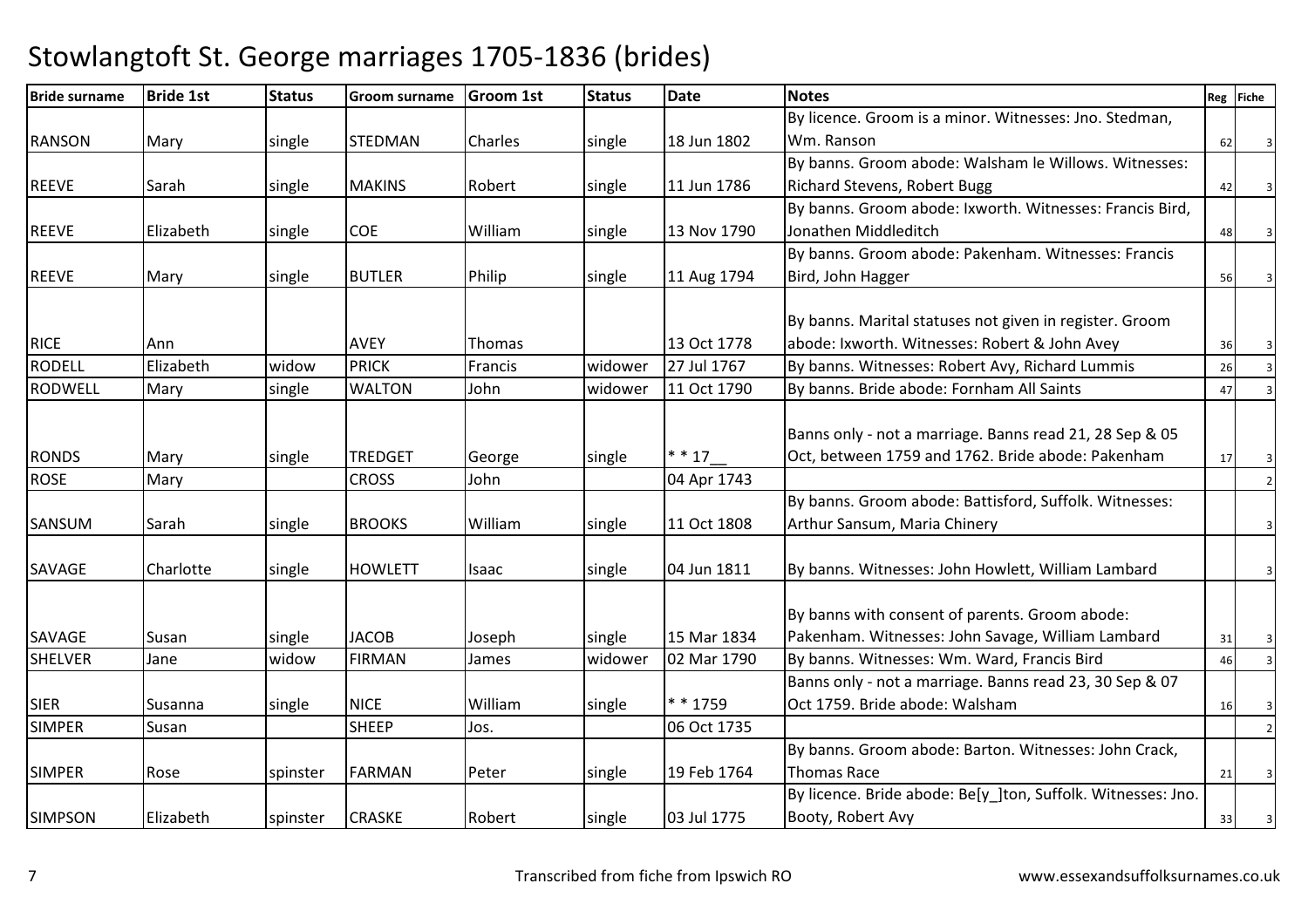| <b>Bride surname</b> | <b>Bride 1st</b> | <b>Status</b> | <b>Groom surname</b> | <b>Groom 1st</b> | <b>Status</b> | <b>Date</b>   | <b>Notes</b>                                                                                                      |    | Reg Fiche |
|----------------------|------------------|---------------|----------------------|------------------|---------------|---------------|-------------------------------------------------------------------------------------------------------------------|----|-----------|
| <b>SKINNER</b>       | Mary             |               | <b>HALLS</b>         | Samuel           |               | 13 Mar 1717/8 | The groom is Samuel Halls jnr.                                                                                    |    |           |
| <b>SMITH</b>         | Elizabeth        |               | <b>WOOD</b>          | Walter           |               | 22 Apr 1718   |                                                                                                                   |    |           |
|                      |                  |               |                      |                  |               |               | By licence with consent of parents. Groom abode:                                                                  |    |           |
|                      |                  |               |                      |                  |               |               | Tottingham, Norfolk. Witnesses: Willm Turtle, John                                                                |    |           |
| SOMMERS              | lSarah           | single        | <b>GALLANT</b>       | <b>Thomas</b>    | single        | 25 Nov 1754   | Sommers                                                                                                           |    |           |
| SPARHAM              | Sarah            | single        | <b>FROST</b>         | William          | single        | 29 Sep 1755   | By banns. Witnesses: Thos. Race, William Browne                                                                   |    |           |
| <b>SPARROW</b>       | Jane             |               | <b>SALISBURY</b>     | George           |               | 03 Oct 1711   |                                                                                                                   |    |           |
| <b>STANARD</b>       | Elizabeth        | single        | <b>BOGGIS</b>        | John             | single        | 20 Oct 1827   | By banns. Witnesses: James Blomfield, Mary Ann Twitchett                                                          | 19 |           |
| <b>STOCKING</b>      | Mary             |               | <b>PAYNE</b>         | Abraham          |               | 20 Nov 1715   | Groom abode: Brockley                                                                                             |    |           |
|                      |                  |               |                      |                  |               |               | By banns. Witnesses: Mary Goss, Jimima Sturgeon, Robert                                                           |    |           |
| <b>STURGEON</b>      | Ann              | single        | <b>RIVERS</b>        | Samuel           | single        | 16 Jul 1821   | Sharman                                                                                                           | 12 |           |
| <b>SUTTON</b>        | Elizabeth        |               | <b>NUN</b>           | William          |               | 10 Dec 1719   |                                                                                                                   |    |           |
| <b>THOMSON</b>       | Elizabeth        |               | <b>HALLS</b>         | Samuel           |               | 09 Feb 1740/1 |                                                                                                                   |    |           |
|                      |                  |               |                      |                  |               |               | By licence. Groom abode: Langham. No marital statuses<br>given in register. The groom is Luke Palfry the younger. |    |           |
| <b>TUCK</b>          | Esther           |               | <b>PALFRY</b>        | Luke             |               | 22 Dec 1786   | Witnesses: Jno. Stedman, Thos. Tuck                                                                               | 44 |           |
| <b>UNDERWOOD</b>     | Mary             | single        | <b>ROWLAN</b>        | John             | single        | 25 May 1728   | Both of Pakenham                                                                                                  |    |           |
| <b>WADE</b>          | Elizth           |               | <b>CUTING</b>        | Will.            |               | 01 Jul 1732   |                                                                                                                   |    |           |
| <b>WALLER</b>        | Elizabeth        |               | <b>WOBBEY</b>        | William          |               | 15 Feb 1714/5 |                                                                                                                   |    |           |
| <b>WALLER</b>        | Susan            | widow         | AVY                  | Robert           | widower       | 08 Oct 1754   | By banns. Witnesses: Francs. Lungley, Jas. Read                                                                   |    |           |
|                      |                  |               |                      |                  |               |               | Banns only - not a marriage. Banns read: 14, 21, 28 Sep                                                           |    |           |
| <b>WAPPLEN</b>       | Jane             | single        | RASS                 | John             | single        | * * 1755      | 1755. Bride abode: Culford                                                                                        |    |           |
|                      |                  |               |                      |                  |               |               | By banns with consent of parents. Groom abode: St. Mary,                                                          |    |           |
|                      |                  |               |                      |                  |               |               | Bury St. Edmunds. Witnesses: Elizabeth Stiff, Hannah                                                              |    |           |
| <b>WARD</b>          | <b>Mary Anne</b> | single        | ALEXANDER            | John             | single        | 21 May 1832   | <b>Bantick</b>                                                                                                    | 28 |           |
|                      |                  |               |                      |                  |               |               | By banns with consent of parents. Witnesses: Jonathan                                                             |    |           |
| <b>WETSTON</b>       | Mary             | single        | <b>PECK</b>          | John             | single        | 26 Jul 1831   | Weston, Elizth & Ann Plummer                                                                                      | 24 |           |
|                      |                  |               |                      |                  |               |               | By banns. Witnesses: Elizabeth Dickonson, William                                                                 |    |           |
| <b>WHETSTONE</b>     | Anne             | single        | <b>BLOMFIELD</b>     | James            | single        | 23 Oct 1816   | Whetstone                                                                                                         |    |           |
|                      |                  |               |                      |                  |               |               | By banns. Groom abode: Honington, Suffolk. Witnesses:                                                             |    |           |
| <b>WILLIAMS</b>      | Mary             | single        | <b>KING</b>          | John             | single        | 27 Oct 1799   | Mary Pettit, Francis Bird                                                                                         | 60 |           |